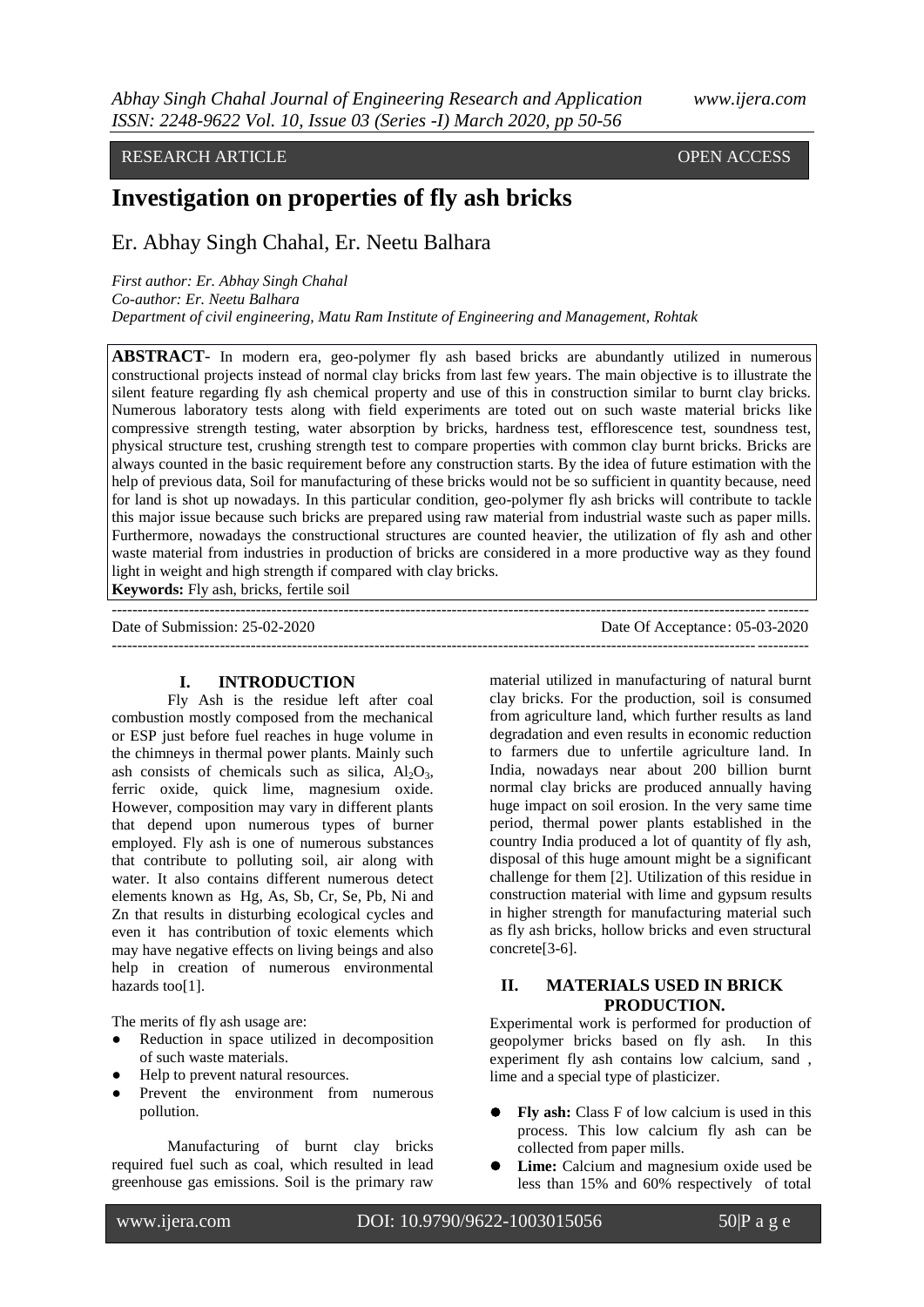volume. In white plastering coat fat lime (class C lime) is used.

- **Sand:** Materials such as sand, clay and silt are screened to 1.18mm mesh size and should be less than 5%.
- **Plasticizer:** The super plasticizer used in this is named as polycarboxylic ether.

### **III. EXPERIMENTAL RESULTS AND ANALYSIS**

In this paper, numerous tests on fly ash bricks are carried out to check out its suitability in building work:

#### **a) Absorption Test**

It is carried out to find out the quantity of moisture absorbed by the bricks. Bricks are sunk in H2O for a time period for 1day, after this time period weight should not exceed 20% of the weight of dry brick [8,9]. Table1& table 2 represents the data related to test performed whereas, figure1& figure2 illustrates about average percentage of water absorption by normal clay bricks and fly ash bricks respectively.

**Table1:** Show the data related to absorption test on normal clay bricks

| Normal clay bricks                  |                    |                                                  |       |  |  |
|-------------------------------------|--------------------|--------------------------------------------------|-------|--|--|
| Sample no.                          | Dry Weight of clay | Wet Weight of clay brick   % of Water Absorption |       |  |  |
|                                     | brick $(in kg)$    | (in Kg)                                          |       |  |  |
|                                     | 3.15               | 3.50                                             | 11.11 |  |  |
| B                                   | 3.18               | 3.68                                             | 15.72 |  |  |
|                                     | 3.21               | 3.65                                             | 13.70 |  |  |
|                                     | 3.30               | 3.70                                             | 12.12 |  |  |
| Average percentage water absorption |                    |                                                  | 13.16 |  |  |



**Figure 1**: Absorption test on CLAY BRICKS

|  |  |  |  | <b>Table 2:</b> Represent the data that relates to absorption test on fly ash bricks. |
|--|--|--|--|---------------------------------------------------------------------------------------|
|--|--|--|--|---------------------------------------------------------------------------------------|

| Fly ash bricks                      |                             |                   |                              |  |  |
|-------------------------------------|-----------------------------|-------------------|------------------------------|--|--|
| S.No.                               | Dry Weight of fly ash brick | Wet Weight of fly | % of Water Absorption by fly |  |  |
|                                     | (kg)                        | ash (kg)          | ash bricks                   |  |  |
|                                     | 2.98                        | 3.30              | 10.73                        |  |  |
|                                     | 3.00                        | 3.37              | 12.33                        |  |  |
|                                     | 3.17                        | 3.47              | 9.46                         |  |  |
|                                     | 3.27                        | 3.57              | 9.17                         |  |  |
| Average percentage water absorption |                             |                   | 10.42                        |  |  |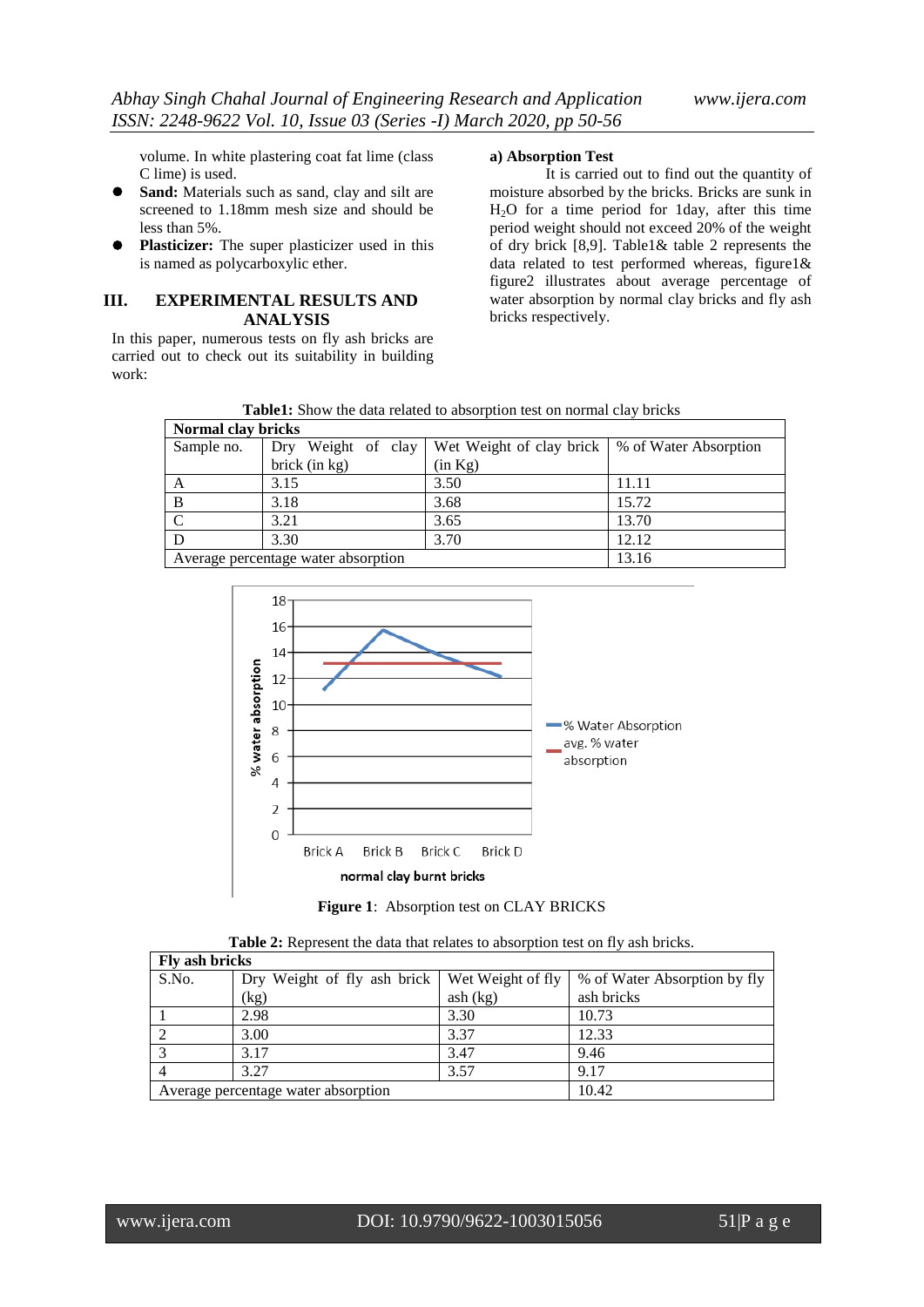

**Figure 2**: Represent % of water absorption by FLY ASH BRICKS

#### **b) Hardness Test**

It is performed to check that bricks are sufficient harder or not harder. To check the hardness of brick impressions are built manually on the top

surface with a fingernail. On both type of bricks test is performed and results are mentioned in table3.

| Table3. Hardness test for clay bricks as well as fly ash bricks |
|-----------------------------------------------------------------|
|-----------------------------------------------------------------|

| NORMAL CLAY BURNT BRICK | <b>FLY ASH BRICK</b>                                                                              |
|-------------------------|---------------------------------------------------------------------------------------------------|
|                         | Impressions are not noticed just after Impressions are not witnessed after a scratchy             |
|                         | scratching on the header side of the brick.   process that is carried out manually on the surface |
|                         | of bricks.                                                                                        |

# **c) Efflorescence Test**

It is performed to check out the existence of salts in the brick after immersing bricks in water for a period of 1 day and then let it dry. Table4 illustrates the result for normal clay bricks along with fly ash bricks.

Existence of white and grey retainers on top layer of bricks announced the existence of soluble salts. Moreover, by chance white color retainers found on nearly ten percent of brick surface, then efflorescence will be known as slight and if cover 50% of area than known as moderate. Moreover, grey color & white color retainers noticed additionally to 50% of brick area, then efflorescence are counted as heavier [11].

| <b>Table4.</b> Existence of salts in both bricks |  |  |  |  |  |
|--------------------------------------------------|--|--|--|--|--|
|--------------------------------------------------|--|--|--|--|--|

| <b>Normal clay Burnt Bricks</b>              | <b>Fly Ash Bricks</b>                                               |  |  |
|----------------------------------------------|---------------------------------------------------------------------|--|--|
| Efflorescence noticed is Slight to moderate. | In fly ash bricks, the grey color deposit is observed<br>below 10%. |  |  |

### **d) Soundness Test**

It is done to notice a ringing sound and results are mention in brief for different bricks in table5. In this, two bricks are struck without any breaking. If brick are not found any crack of failure after striking and a clear ringing sound is observed, it indicates the bricks soundness [12].

| <b>Normal clay burnt Brick</b> | <b>Fly Ash Brick</b>                                                                         |
|--------------------------------|----------------------------------------------------------------------------------------------|
|                                | For common clay burnt brick the $\vert$ A clear ringing sound is observed in the case of Fly |
| soundness noticed is Good      | ash bricks.                                                                                  |

**e) Structural Test example 3 and Test** It is performed to determine structural properties of bricks. In this first brick is broken and

www.ijera.com DOI: 10.9790/9622-1003015056 52|P a g e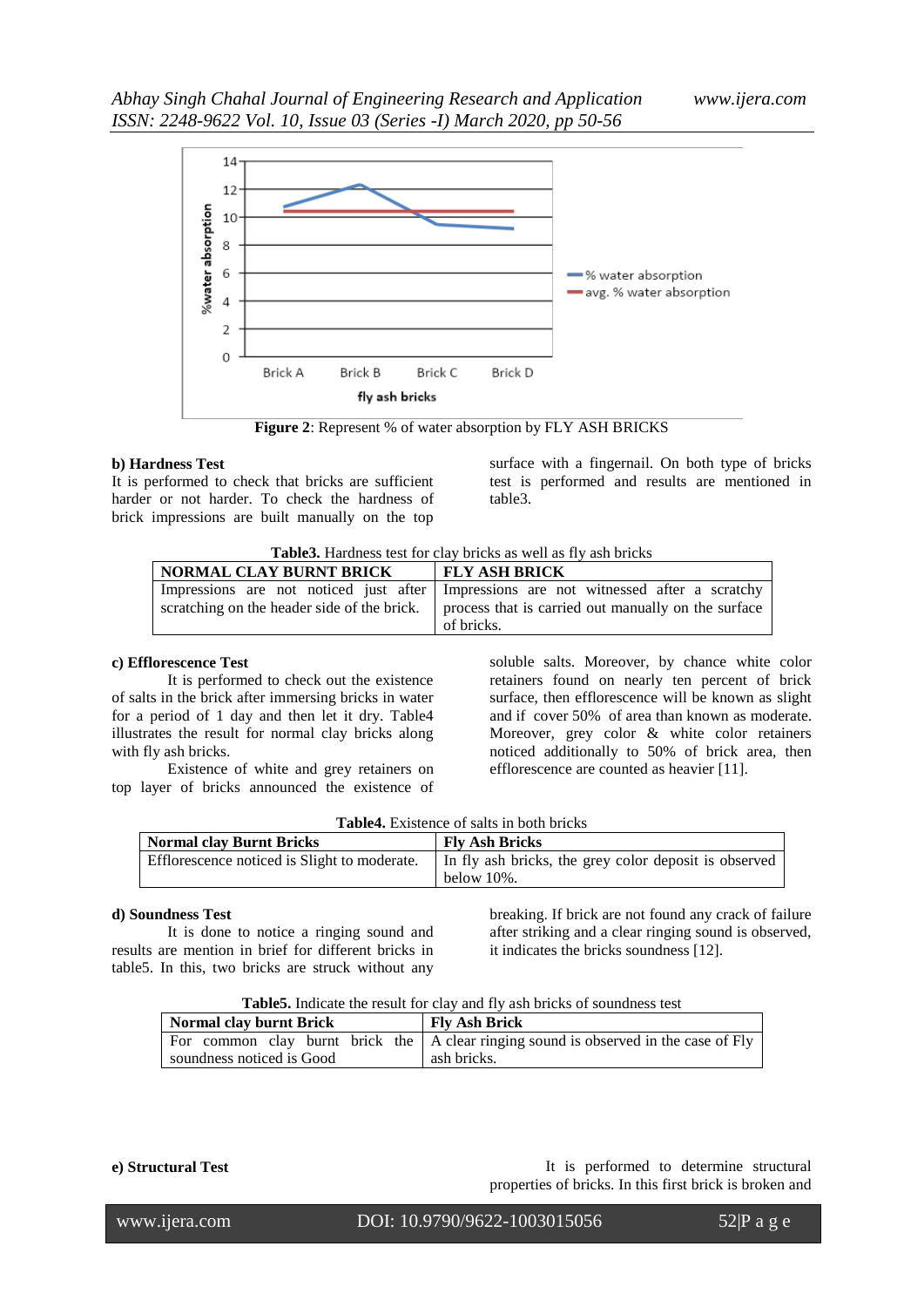then clearly noticed that the appearance of broken brick is found homogeneous and also free from defects like holes, lumps etc. or not [7].

After the test performed it is clearly noticed that fly ash bricks are more homogenous and free from all defects.

#### **f) Crushing Strength Test**

It is the main test which is performed to check the suitability of brick in construction. It is performed using a compression testing apparatus [10] in the lab and result is noted done as shown in table6 & table7for both normal clay along with fly ash bricks correspondingly. A comparison with average crushing strength is shown in figure3 & figure4 for both bricks. Firstly, Brick is set in testing apparatus and after that load is applied till the cracks are not noticed. Finally, the compressive strength is noticed manually. Result of this test is represented with the help of tabular and line charts.

**Table 6:** Shows the result of crushing strength tests performed for normal clay burnt bricks

| Normal clay burnt bricks  |          |                      |                 |              |                   |
|---------------------------|----------|----------------------|-----------------|--------------|-------------------|
| S.No.                     | Length   | of<br><b>Breadth</b> | Height of brick | Load applied | Crushing strength |
|                           | of brick | brick                |                 |              |                   |
|                           | 220      | 106                  | 68              | 160          | 6.98              |
| $\mathfrak{D}$            | 227      | 110                  | 72              | 220          | 8.75              |
| $\mathcal{E}$             | 222      | 110                  | 70              | 160          | 6.53              |
| $\overline{4}$            | 215      | 104                  | 74              | 220          | 9.77              |
| $\overline{\mathbf{z}}$   | 225      | 105                  | 75              | 200          | 8.80              |
| Average crushing strength |          |                      |                 |              | 8.166             |



**Figure 4**: crushing strength test for fly ash bricks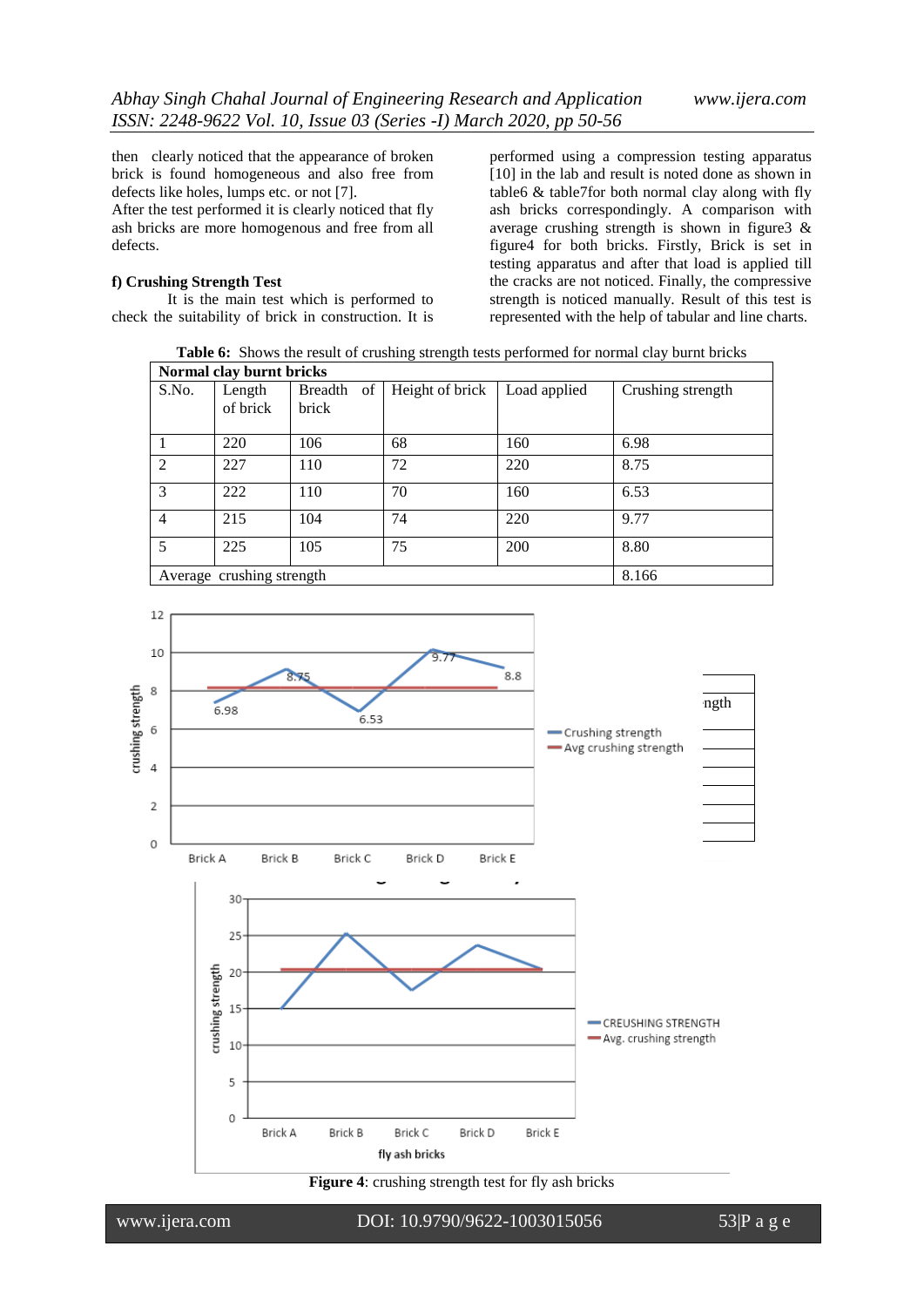#### **2.1 Analysis of result**

Analysis of above performed tests are as follows: **a) Moisture Absorption test** 

From the performed absorption test it is clearly noticed from figure 5that % of moisture

absorption of fly ash brick is less than common clay burnt brick. Average percentage of moisture absorption for fly ash brick and common clay bricks are 10.14% and 13.16 % respectively.



**Figure 5**: Bar chart shows the comparison of % of moisture absorption by clay and fly ash bricks.

### **b) Hardness Test**

This test was carried out for both bricks and checked that no impression was noticed after scratching on the header side of the brick.

#### **c) Efflorescence Test**

This test is carried out for common burnt clay bricks and fly ash bricks and the results were analyzed in which Grey color and white color retainers are noticed slight to moderate

in clay bricks and even below 10% of the surface area noticed in case of fly ash bricks.

#### **d) Soundness Test**

For both common burnt clay bricks and fly ash bricks, this test was performed and the results were compared in which bricks were struck and was

noticed that a normal burnt brick shows good results when struck but in case of fly ash bricks it shows very clear ringing sound.

#### **e) Structural Test**

The structural test is performed for common clay bricks and fly ash bricks to check the structure of the brick. When bricks are broken, it was seen that no defects were found in both types of bricks. Moreover, it found that fly ash bricks are homogeneous.

# **f) Crushing Strength Test**

The figure6 illustrates the crushing strength of common burnt clay brick and fly ash brick. It is easily noticed that the crushing strength of bricks manufactured using ash is almost twice as much as normal clay bricks.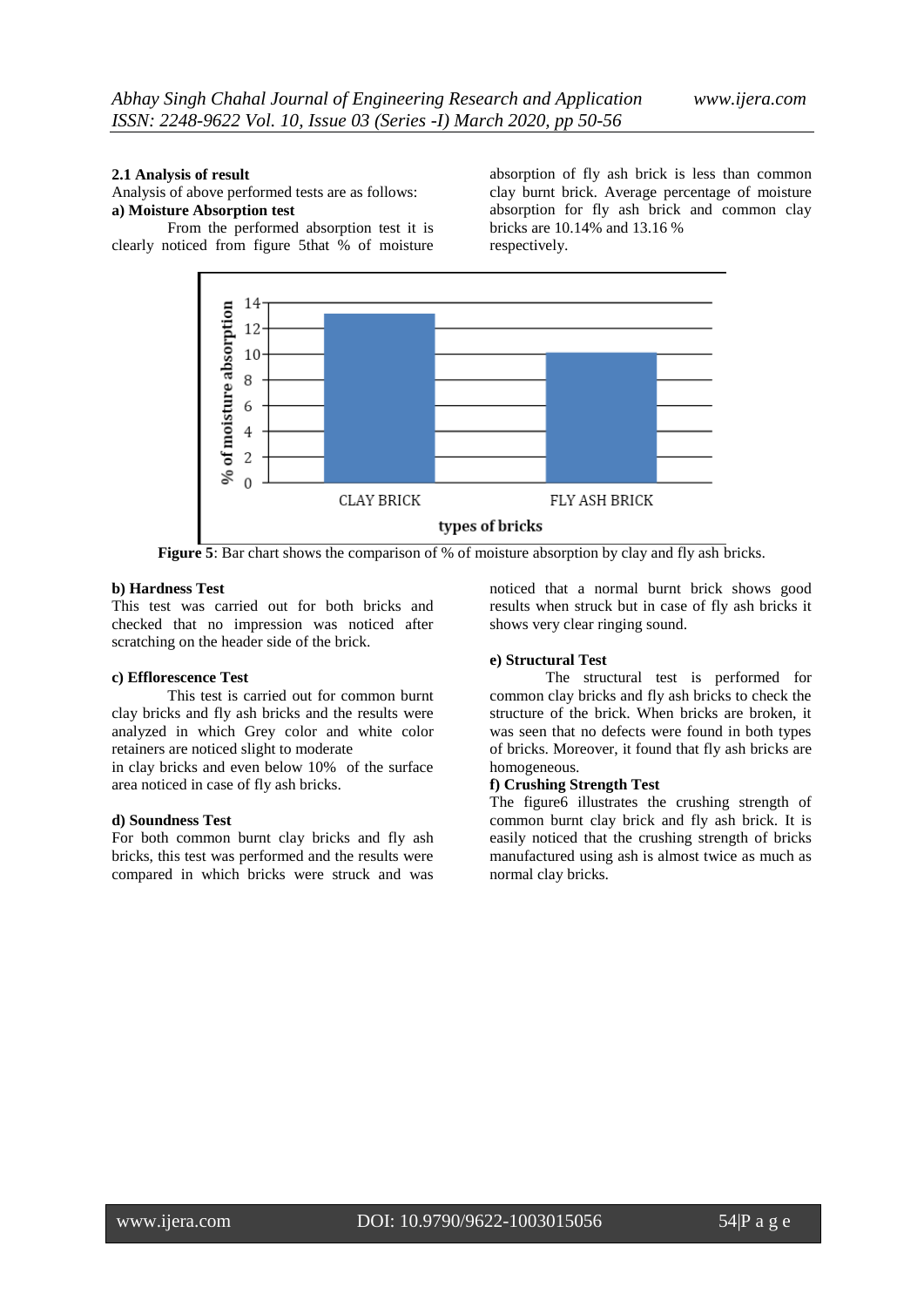

# **IV. CONCLUSION AND FUTURE WORK**

Above results conclude that Geo-polymer fly ash bricks were found more hard, after performing a scratchy process manually if compared with clay bricks. A very clear ringing sound was witnessed in case of fly ash brick and even noticed much far better if comparison is done with normal bricks. Defects in the structure of bricks were not found if they were manufactured using fly ash. Absorbed moisture percentage in case of fly ash is less than clay bricks. The average % of moisture absorbed for fly ash and clay brick were 10.42 & 13.16 respectively. In case of crushing strength, crushing strength was more than twice for fly ash bricks if comparison is done with burnt clay brick. Proper utilization of fly ash helps to tackle the environmental issue and many health hazards also.

In future work, more investigation should be performed using industrial residue materials like waste products of woodworking known as saw dust, lime sludge and even husk from rice mills. Moreover, the rate of heat passes should also be checked for structural material formed using such type of industrial wastes. Waste material can be utilized partially with clay, that can help to tackle the decompose issue of such waste economically. If it is utilized with husk from rice mills, bonding of brick with mortar will be stronger. All waste from various industries should be put under some test to check their properties and should be utilized in construction purposes which can also result in positive and help in cleaning society and balancing the environment.

### **REFERENCES**

- [1]. Bhanumathidas N and Kalidas N, Fly Ash: the resource for construction industry, April 2003.
- [2]. Reddi S.A. and Gurumurthy D.M., The Indian concrete journal, pg. 997-1004,2009.
- [3]. IS:12894-1990, Techo economic Feasibility on fly ash bricks.
- [4]. Rinku Kumar, Prof. Naveen Hooda, properties of fly ash bricks, in international journal of research in aeronautical and mechanical engineering.
- [5]. Nutan C. Patel, Prof. Jayesh kumar Pitroda, Fly Ash Bricks: glass fibre the innovative concept for getting higher strength bricks, in Journal of innovative research in science, Engineering and technology.
- [6]. IS: 1077-1992 Specification for common Burnt Clay Building Bricks (Fifth revision).
- [7]. Ashik Kumar Parashar, Rinko Parashar, Bricks with Total Replacement of clay by fly ash mixed with different materials, International Journal of scientific and research, july 2012.
- [8]. IS: 1905-1987 Code of Practice for Structural use of Unreinforced Masonry (Third revision)
- [9]. IS: 2117-1975 Guide for Manufacture of Hand- Made Common Burnt Clay Building Bricks (Second Revision).
- [10]. Reddi S.A. and Gurumurthy D.M., The Indian Concrete Journal, Pg. 997-1004, 2009.
- [11]. Sharda Dhadse, Pramila Kumari and L.J. Bhagia, Fly ash characterization, Utilization and Government initiatives in india- A review, Journal of Scientific and Industrial Research, Vol. 67, Pg. 11-18, jan 2008.